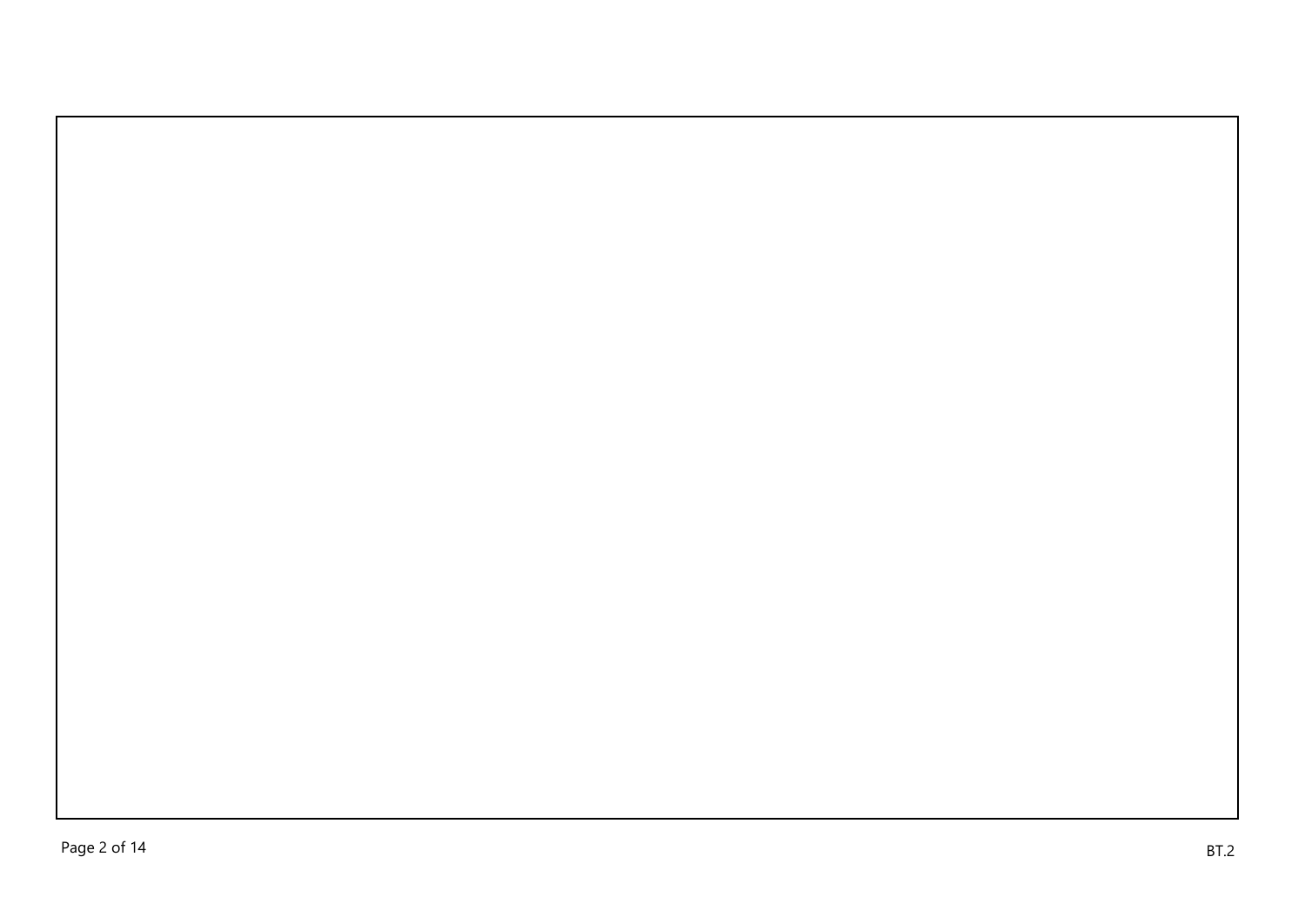| #              | Island          | House Name     | Name                 | Sex | National ID | ، ه ، ره<br>مره برگ                   | يترمثر                             |
|----------------|-----------------|----------------|----------------------|-----|-------------|---------------------------------------|------------------------------------|
|                | HDh. Nolhivaran |                |                      |     |             |                                       |                                    |
| 1              | HDh. Nolhivaran | Aavehi         | Wisaam Ahmed         | M   | A225778     | لمحرمير                               | پرور و<br> ءِ سُدُوْ               |
| $\overline{2}$ | HDh. Nolhivaran | Aazaadhu Villa | Aishath Adam         | F.  | A227651     | ۇ ئىم قر <sub>ى</sub> ر ئىگە          | أمار مشتوح المرادح                 |
| 3              | HDh. Nolhivaran | Aazaadhuge     | Rasheeda Yoosuf      | F   | A150117     | ږ ږ و ء<br>پر سخ تور                  | برَے وز حرم دیں<br>  برے وز سر اگر |
| 4              | HDh. Nolhivaran | Aazaadhuge     | Aminath Shifa        | F   | A226133     | پر پر و بر<br>  پر سخ توری            | أرمح سورمج                         |
| 5              | HDh. Nolhivaran | Aazaadhuge     | Aminath Yoosuf       | F   | A226711     | پر پر و بر<br>  پر سخ توری            | أثرم شرد ودوه                      |
| 6              | HDh. Nolhivaran | Aazaadhuge     | Hussain Rasheed      | M   | A226719     | ه ۶ و ء<br>اړيخ تری                   | رحم المراكز المركب وكر             |
| $\overline{7}$ | HDh. Nolhivaran | Alanaasige     | Aishath Idrees       | F   | A073925     | ئەئەتىرىسى <sup>ي</sup>               | و<br>مەرشۇم مەرىپەت                |
| $\overline{8}$ | HDh. Nolhivaran | Alanaasige     | Aminath Shafana      | F   | A323986     | ئە ئەمەرىسى<br>                       | أروسكم فسأؤش                       |
| 9              | HDh. Nolhivaran | Alhivillage    | Shafath Mohamed      | F   | A226114     | بزودة                                 | أشؤوره ورەرد                       |
| 10             | HDh. Nolhivaran | Alivaage       | Hassan Aslam         | M   | A226547     | پەنوچ                                 | ئەسكەش كەسكە ئە                    |
| 11             | HDh. Nolhivaran | Alivaage       | Ali Aslam            | M   | A366524     | ر<br>پروگری                           | أەنبج أوسطى ورق                    |
| 12             | HDh. Nolhivaran | Alividhaage    | Zaahidha Easa        | F.  | A224539     | أزمز وترد                             | ې پر تر په م <sup>ستر</sup>        |
| $ 13\rangle$   | HDh. Nolhivaran | Alividhaage    | Sameehu Abdulla      | M   | A224544     | ر و و در و<br>مرمو و در               | سَوِيرٌ مَدْهَ مَدَاللّهَ          |
| 14             | HDh. Nolhivaran | Alividhaage    | Mohamed Abdulla      | M   | A224545     | ړ ده وگر <sup>ي</sup><br>مرم          | وره رو ده مدالله                   |
| 15             | HDh. Nolhivaran | Alividhaage    | Nasma Abdulla        | F   | A225664     | ر<br>د و و د د                        | يترعوش وكافترالله                  |
| 16             | HDh. Nolhivaran | Anbareege      | Ali Nafiu            | M   | A224856     | ر ٥ ر ٢<br>ډسر <del>ه</del> مړي       | ړې شره<br>دې شره<br>بروبه دې       |
| 17             | HDh. Nolhivaran | Anoanaage      | Hafsa Ali            | F.  | A226102     | ر ۾ ءِ ۽<br>مرس                       |                                    |
| 18             | HDh. Nolhivaran | Asaree Villa   | Hassan Rasheed       | M   | A225434     | ئەسەمبەھ بۇ                           | <br>  يَرْسَدُ مَنْ عَرَشُومُرٌ    |
| 19             | HDh. Nolhivaran | Asrafeege      | Shamira Ibrahim      | F   | A224318     | ىز س <sup>9</sup> ىئرى <sub>ۋ</sub> ئ | شوېر رەپرىر                        |
| 20             | HDh. Nolhivaran | Asrafeege      | Abdul Muhaimin Ahmed | M   | A224321     | پر ش <sub>م</sub> ېر <sub>ى</sub> ئى  | גם בפרגת כיר גברה                  |
| 21             | HDh. Nolhivaran | Asrafeege      | Guraish Ahmed        | M   | A224324     | ى مەمرى <sub>رى</sub>                 | تحترم مصروح                        |
| 22             | HDh. Nolhivaran | Athamaa Villa  | Ibrahim Rasheed Adam | M   | A072146     | ر ر په وگړ<br>مرمو څو مو              | معتبرة بمشوتر مترة                 |
| 23             | HDh. Nolhivaran | Azum           | Ali Mohamed          | M   | A148644     | بر و ه<br>در پار                      | أوسمج وبرورة                       |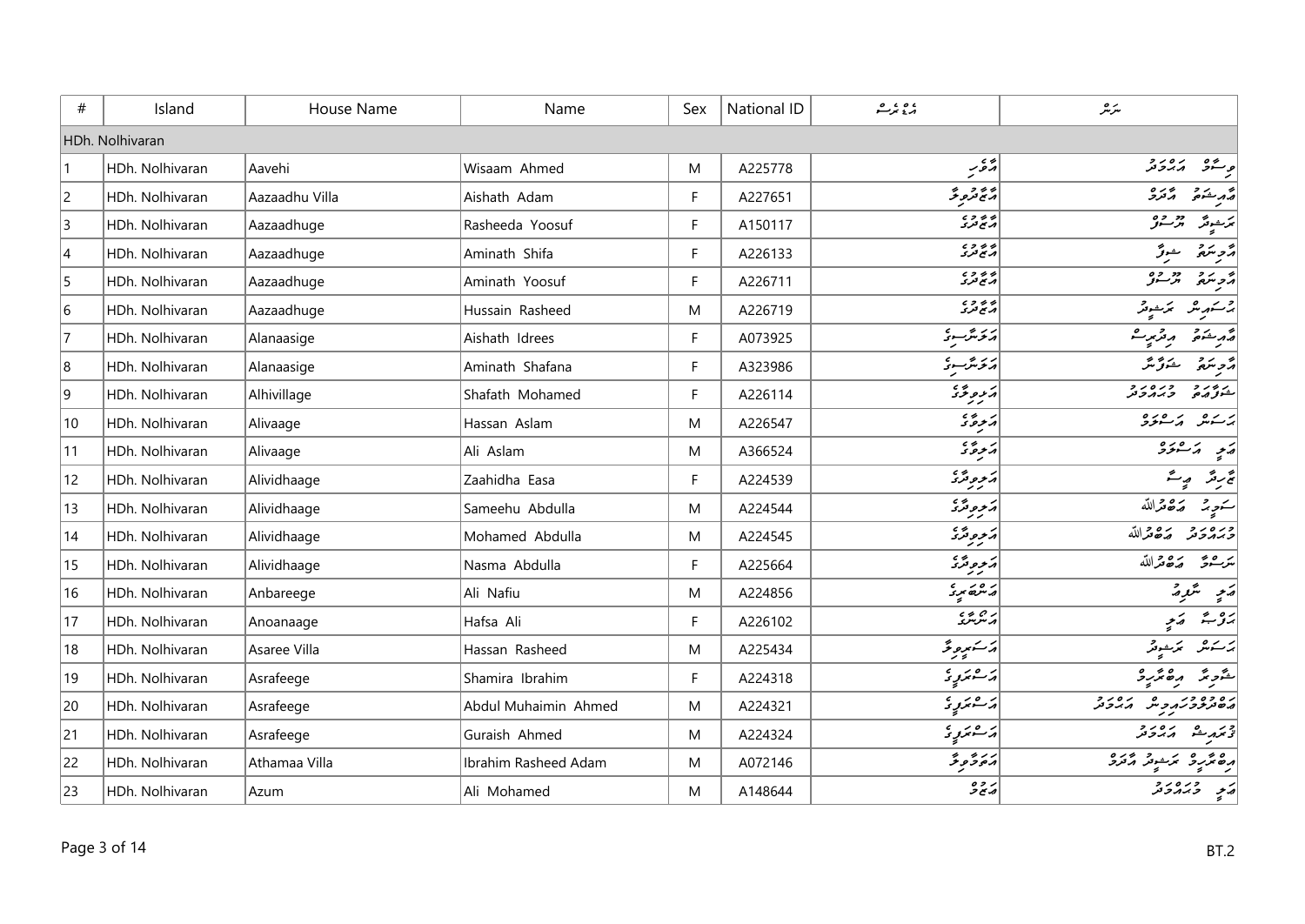| 24 | HDh. Nolhivaran | Bahaaruge          | Mohamed Shareef    | M  | A224309 | پر جو ي<br>  جو جو ي                 | ورەر ئەيرۇ                                      |
|----|-----------------|--------------------|--------------------|----|---------|--------------------------------------|-------------------------------------------------|
| 25 | HDh. Nolhivaran | <b>Beach House</b> | Hussain Waseem     | M  | A363228 | ھەممەر 2                             | 2 سەر سىر ھەسىرى<br> -                          |
| 26 | HDh. Nolhivaran | Carnationmaage     | Faisal Ameen       | M  | A076156 | ر<br>ئامرىتىشكە بىرى ئ               | تەرىبىق مەرچى                                   |
| 27 | HDh. Nolhivaran | Daarul Salaam      | Ahmed Riza Hussain | M  | A063646 | پر وه رسر په ه<br>تربر پر سکوگر      | رەرد برگ رىكىرىگ                                |
| 28 | HDh. Nolhivaran | Dhabumaa Villa     | Ahmed Sameer       | Μ  | A228742 | تەسھۇمۇ ئى                           | رەرو سەچە                                       |
| 29 | HDh. Nolhivaran | Dhandumatheege     | Adam Mohamed       | M  | A226980 | <br>  ترسره تر م <sub>و</sub> ر      | وره دره دو<br>مرکز وبرمرونر                     |
| 30 | HDh. Nolhivaran | Dhandumatheege     | Rishma Mohamed     | F  | A377254 | ئەسرە ئەھ <sub>ۇ</sub> ئ             | برشوش وبره رو                                   |
| 31 | HDh. Nolhivaran | <b>Dharus</b>      | Abdul Rauf Abdulla | M  | A092035 | ىر جەم<br>قىرىمەت                    | ره وه ردده بره دالله<br>مصر مرمر مرضی مرضورالله |
| 32 | HDh. Nolhivaran | Dhiggaagasdhoshuge | Easa Adam          | M  | A024518 | ه ۶ بر ۳۵ و و و<br>تورد د تورسوتورو  |                                                 |
| 33 | HDh. Nolhivaran | Dhihaara           | Adam Saeed         | M  | A224441 | قرر گئیر                             |                                                 |
| 34 | HDh. Nolhivaran | Dhihaara           | Rishma Adam Saeed  | F. | A225587 | مررٌ تَرَ                            | برشوش أزوه المستهيض                             |
| 35 | HDh. Nolhivaran | Dhinasha           | Samaan Adam        | M  | A226536 | ورىترتر                              | شەھ بەرە                                        |
| 36 | HDh. Nolhivaran | Dhivaru            | Khaulath Shameem   | F  | A229008 | مریح تر                              | ترورو الشروع                                    |
| 37 | HDh. Nolhivaran | <b>Dhivaru</b>     | Maisarath Shameem  | F  | A229013 | ور 2 تر<br>مرغ <b>ر</b>              | ۇرىسىر ھۇر ئ                                    |
| 38 | HDh. Nolhivaran | Dhivehi            | Hussain Areef      | M  | A074667 | ا مور گر<br><u>سر</u> گر             | جەسىر سىر كەيدۇ                                 |
| 39 | HDh. Nolhivaran | <b>Dhivehi</b>     | Maimoona Shareef   | F  | A155036 | ورځ ر                                | درود شهرو                                       |
| 40 | HDh. Nolhivaran | Dhivehi            | Ahmed Ishan        | M  | A155072 | <sub>مور</sub> ة ر<br>  مسيح ر       | برەر دېگىر                                      |
| 41 | HDh. Nolhivaran | <b>Dhivehi</b>     | Aishath Shaheen    | F  | A155073 | قریح ر                               | وأرشكم شريد                                     |
| 42 | HDh. Nolhivaran | Dhoadhi            | Ahmed Niyaz        | M  | A128601 | o<br>تومر                            | ړه د پر سرگړي                                   |
| 43 | HDh. Nolhivaran | Dhondhuburige      | Vaaris Ibrahim     | M  | A225808 | پر و و و د ه<br>ترسرتر <i>ه بر</i> و | قرمرة مقترح                                     |
| 44 | HDh. Nolhivaran | Dhoogas            | Adnan Ali          | M  | A056053 | ددر م<br>تری سه                      | ر د پرې کرمړ                                    |
| 45 | HDh. Nolhivaran | <b>Dhoores</b>     | Fathimath Ali      | F  | A227906 | دد ،<br>تربر ک                       | و محمود المعموم المعنوم المحمد                  |
| 46 | HDh. Nolhivaran | Dhunfinige         | Ramiza Mohamed     | F  | A033995 | قرىثرى <sub>م</sub> سرى              | محرج وبرورد                                     |
| 47 | HDh. Nolhivaran | Dhunfinige         | Ibrahim Rasheed    | M  | A127930 | قرىتىر سرى<br>م                      | رەتمەر ئىنىۋىر<br>رەتمەر ئىنىۋىر                |
| 48 | HDh. Nolhivaran | Elpaso             | Mohamed Shafeeq    | M  | A224405 | ەدەپر                                | وره د چر ځوړ                                    |
| 49 | HDh. Nolhivaran | Faga               | Yaameen Mohamed    | Μ  | A226848 | قرتى                                 | أثرج بمردورة                                    |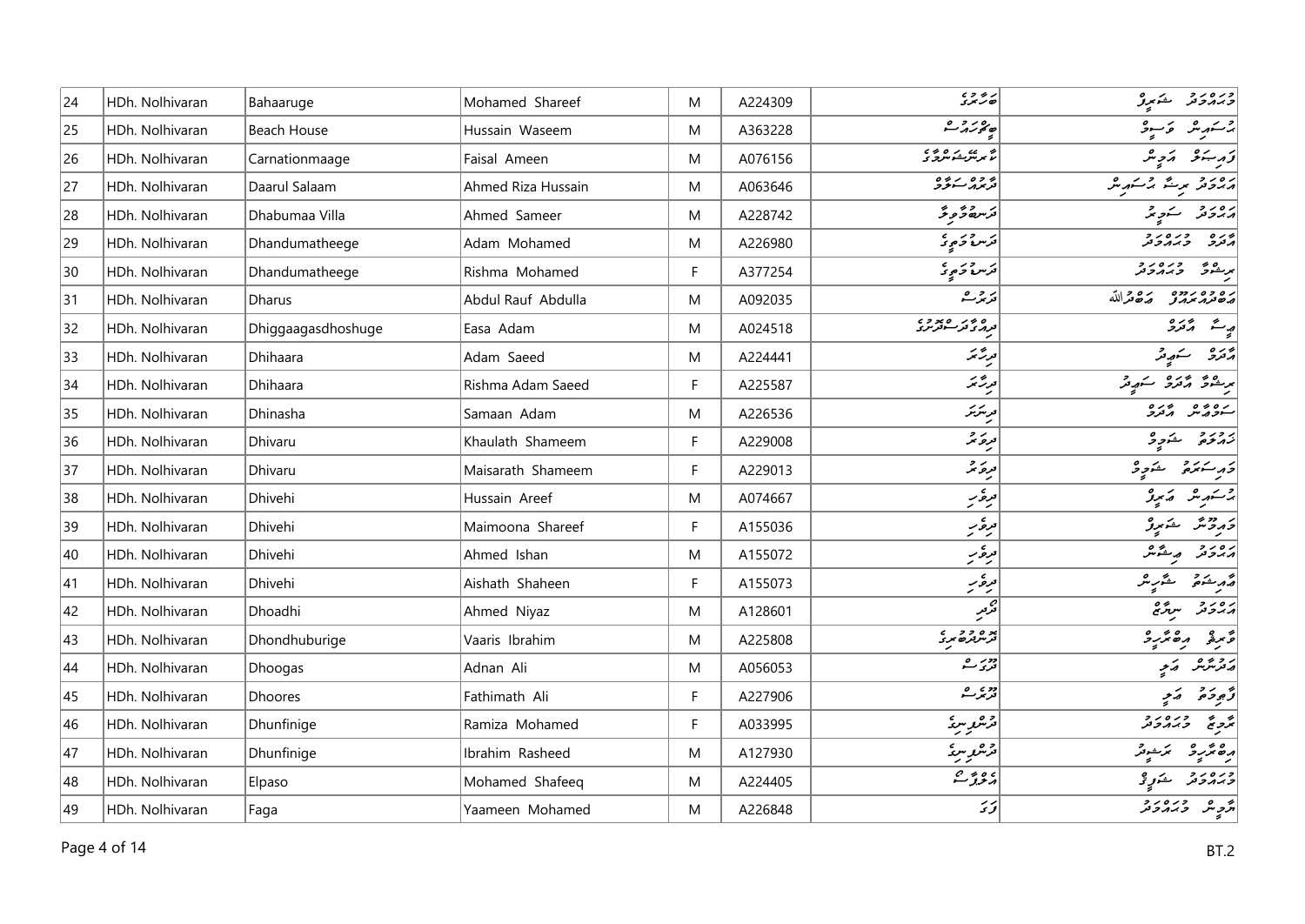| 50 | HDh. Nolhivaran | Faza               | Mohamed Ibrahim       | Μ  | A036180 | ترتج                                  | כמתכת תפתיק                                                                                                                          |
|----|-----------------|--------------------|-----------------------|----|---------|---------------------------------------|--------------------------------------------------------------------------------------------------------------------------------------|
| 51 | HDh. Nolhivaran | Faza               | Ali Asim              | M  | A099928 | ترتج                                  | $rac{3}{2}rac{3}{2}rac{1}{2}$                                                                                                        |
| 52 | HDh. Nolhivaran | Faza               | Husna Mohamed         | F. | A228027 | تریخ                                  | وحديد ورورد                                                                                                                          |
| 53 | HDh. Nolhivaran | Fenfiyaazuge       | Abdulla Naeem Ali     | M  | A063101 | ې هروگړۍ<br>نر مګرم کړې               | مَعْمَدَاللَّهَ سَمِيعٌ مَعِ                                                                                                         |
| 54 | HDh. Nolhivaran | Feyz               | Adam Ali              | Μ  | A042736 | ړه<br>تر م                            | أزنده أربح                                                                                                                           |
| 55 | HDh. Nolhivaran | Filmy Side         | Mohamed Ibrahim       | Μ  | A227850 | و ۋ <sub>جې</sub> سىدە                | כנסני תסתנים                                                                                                                         |
| 56 | HDh. Nolhivaran | Finifenmaage       | Hassan Maadhih        | M  | A225754 | و سرڈ شرد د                           | يركسكر المحافرة                                                                                                                      |
| 57 | HDh. Nolhivaran | Finiroalhi         | Sameera Yoosuf        | F  | A228833 | وسرچر                                 | $\begin{array}{c cc} \hline & \circ & \circ & \circ \\ \hline & \circ & \circ & \circ \\ \hline & \circ & \circ & \circ \end{array}$ |
| 58 | HDh. Nolhivaran | Foniluboage        | Mariyam Zaeena        | F. | A157753 | د ده ده د                             | رەرو ئەرش                                                                                                                            |
| 59 | HDh. Nolhivaran | Foniluboage        | Madheeha Abdul Raheem | F. | A225614 | پر سرده ،<br>ژمړنو ه ،                |                                                                                                                                      |
| 60 | HDh. Nolhivaran | Fonimaage          | Fathimath Mohamed     | F  | A150031 | بیر سرچ <sub>ک</sub>                  | و ره ر و<br>رنگرونر<br>ۇ بوز <i>ە</i>                                                                                                |
| 61 | HDh. Nolhivaran | Fonimaage          | Ahmed Rasheed         | M  | A226209 | بر<br>تر سرچ <sub>ک</sub>             | رەرو كەشەھ                                                                                                                           |
| 62 | HDh. Nolhivaran | Full Moon          | Mariyam Shiuna        | F  | A228982 | د ه دد ه<br>نو پر ش                   | ره ره شور ش                                                                                                                          |
| 63 | HDh. Nolhivaran | Furuhmaage         | Ahmed Hussain         | Μ  | A356155 | و وه پر پر<br>تو <i>پور</i> و پر      | رەرد ئەسەر                                                                                                                           |
| 64 | HDh. Nolhivaran | Gadhakoalhimaage   | Asiyath Naeem         | F  | A140653 | ر رە<br>ئەقدىم بورگى                  | $\begin{array}{cc}\n\bullet & \bullet & \bullet & \bullet \\ \bullet & \bullet & \bullet & \bullet\n\end{array}$                     |
| 65 | HDh. Nolhivaran | Gadhakoalhimaage   | Aminath Ahmed         | F  | A149490 | ر رہ<br>  ئ <sup>ی</sup> ترنگ عرومی   | הביתם המכנק                                                                                                                          |
| 66 | HDh. Nolhivaran | Gadhakoalhimaage   | Hussain Ziyan         | M  | A225935 | ر ره رو و<br>د تر نارو د              | يز سەر شەر بورگىش                                                                                                                    |
| 67 | HDh. Nolhivaran | Gadhakoalhimaage   | Hassan Rafhaan        | M  | A225939 | ر ره رو و<br>د تدرا برو د             | بركەش بروپرىش                                                                                                                        |
| 68 | HDh. Nolhivaran | Gadhakoalhimaaqe   | Nasih Naeem           | M  | A226034 | ر رہے ۔<br>  ئ <sup>ی ت</sup> عریف تح | لترجيب التمدفر                                                                                                                       |
| 69 | HDh. Nolhivaran | Gahaa              | Adam Mausoom          | Μ  | A228178 | ىرچ                                   | ر و دوه<br><del>د</del> پرسر<br>په ره<br>در ترو                                                                                      |
| 70 | HDh. Nolhivaran | Gardenia Villa     | Abdul Rahman Ibrahim  | Μ  | A153833 | وه مورځ و ځه                          | גם כם גם כם הם משלים                                                                                                                 |
| 71 | HDh. Nolhivaran | <b>Green House</b> | Jameela Hussain       | F  | A086737 | و پېر پرېژه م                         | ق ج ق - جر سكور مثر                                                                                                                  |
| 72 | HDh. Nolhivaran | <b>Green House</b> | Zahidha Adam          | F  | A086740 | ه په ۱۳۷۴ کې                          | پچ <sub>مر</sub> قر<br>پر و<br>مرکزو                                                                                                 |
| 73 | HDh. Nolhivaran | Green House        | Ahmed Nazim           | M  | A131074 | ە بەي <i>رىرى</i> م                   | رەر ئەھمىدى                                                                                                                          |
| 74 | HDh. Nolhivaran | Green House        | Aishath Rasheeda      | F  | A149662 | ە بەي <i>رىرى</i> م                   | وكرمشكم المرموقر                                                                                                                     |
| 75 | HDh. Nolhivaran | <b>Green House</b> | Ali Rasheed           | M  | A149663 | ە بېرى <i>رى دە</i>                   | أركمني المخرجين                                                                                                                      |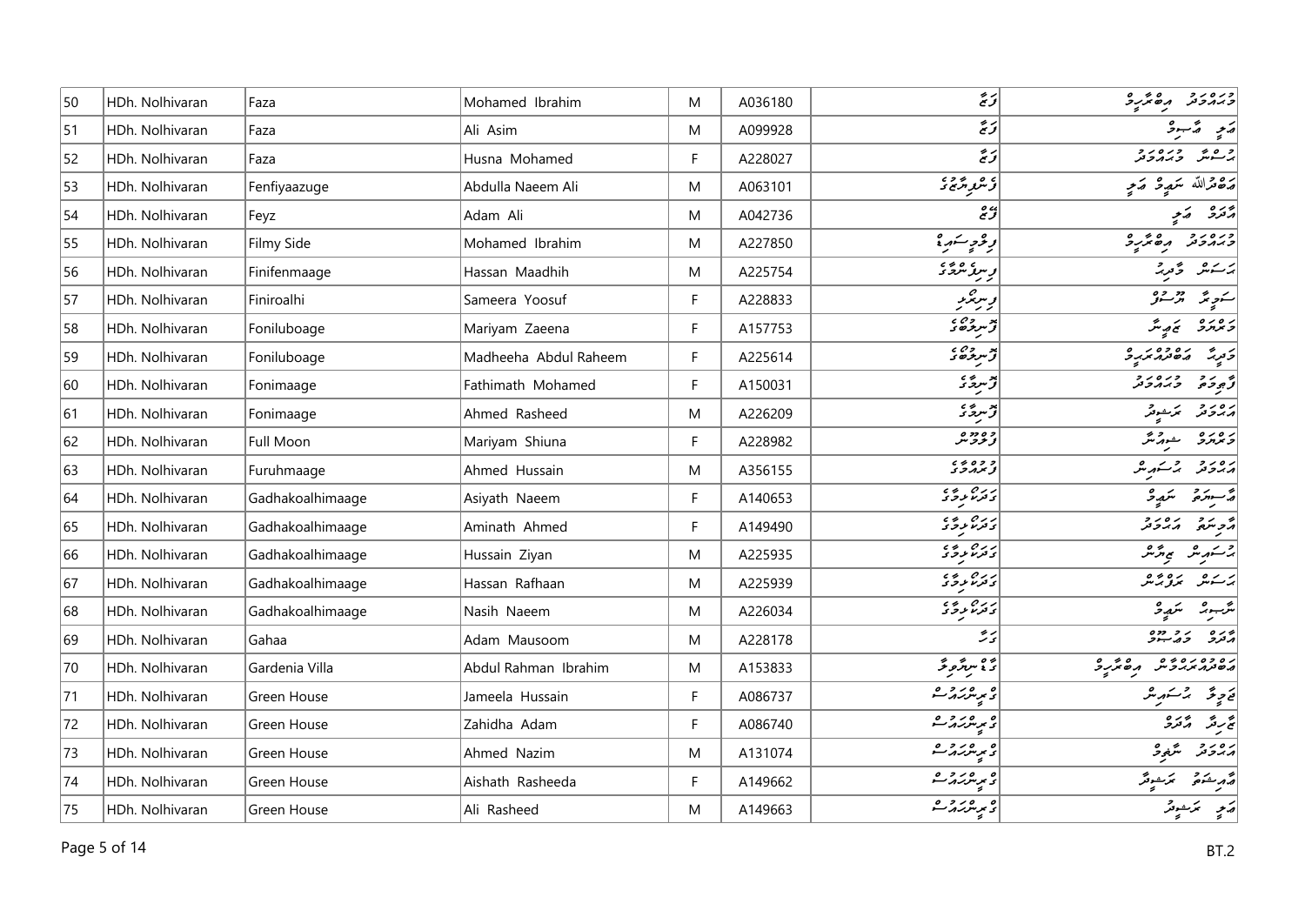| 76           | HDh. Nolhivaran | Green House      | Zaidan Ahmed           | M  | A226225 | دېمپر شرح ده<br>  دېمپر شرح ده                  | א המת הסנק                                                                                                                                                                                                                      |
|--------------|-----------------|------------------|------------------------|----|---------|-------------------------------------------------|---------------------------------------------------------------------------------------------------------------------------------------------------------------------------------------------------------------------------------|
| 77           | HDh. Nolhivaran | Green Light      | Ali Mohamed            | M  | A226771 | <sub>جىمىي</sub> ىتى <i>دۇر</i> غ               | أيمو ورەرو                                                                                                                                                                                                                      |
| 78           | HDh. Nolhivaran | Gulbakaage       | Fathimath Rasheeda     | F  | A144223 |                                                 | و دو نرمونژ                                                                                                                                                                                                                     |
| 79           | HDh. Nolhivaran | Guldhasthaage    | Hussain Waheed         | M  | A225147 | و ه بر ره پ <sub>ر</sub> بر<br>بر موتور سومو بر | 2 سەر شەر ئەر <i>قى</i> ر                                                                                                                                                                                                       |
| 80           | HDh. Nolhivaran | Gulfaamuge       | Fathimath Mohamed      | F  | A227808 | وه ۶ و ۲<br>کاموگر د ک                          | و د دره در                                                                                                                                                                                                                      |
| 81           | HDh. Nolhivaran | Gulfaamuge       | Mariyam Rasha          | F  | A227812 | و ه و و ء<br>د ترتر تر د                        | ترەرە يەش                                                                                                                                                                                                                       |
| 82           | HDh. Nolhivaran | Gulisthaanuge    | Ibrahim Naseer         | M  | A223894 | د وره ه ژه د ،                                  | رە ئەر ئىسىد                                                                                                                                                                                                                    |
| 83           | HDh. Nolhivaran | Gulzaaruge       | Ali Mohamed            | M  | A060463 | و ه پر و ،<br>د نومځ مرد                        | أقدم وبره رو                                                                                                                                                                                                                    |
| 84           | HDh. Nolhivaran | Gumreege         | Mohamed Huzam Adam     | M  | A226419 | وه پرې<br>د وب                                  |                                                                                                                                                                                                                                 |
| 85           | HDh. Nolhivaran | Gumreege         | Aminath Sulaimaan      | F  | A227963 | و ه<br>د و مړی                                  | أأرجد المتفاريخ المراجح                                                                                                                                                                                                         |
| 86           | HDh. Nolhivaran | Gumreege         | Zimna Adam             | F  | A227968 | د ه پری<br>  د ح مړند                           | ى ئەشرىق ئەرە                                                                                                                                                                                                                   |
| 87           | HDh. Nolhivaran | Haavilla         | Assadh Ibrahim Rasheed | M  | A228419 | رَّحْرِ بَحَر                                   | ג בגוב תפוציב ולייני                                                                                                                                                                                                            |
| 88           | HDh. Nolhivaran | Hamnaa           | Hashim Mohamed         | M  | A057224 | رە پۇ                                           | مح شوق وبرور و<br>گشوق وبرامرونر                                                                                                                                                                                                |
| 89           | HDh. Nolhivaran | Hamnaa           | Ali Hashim             | M  | A226852 | رە پۇ                                           | ړې رمنونه<br>مړينې                                                                                                                                                                                                              |
| $ 90\rangle$ | HDh. Nolhivaran | Hamnaa           | Adam Hashim            | M  | A226854 | ره پژ                                           | ۇرە ئەسەۋ                                                                                                                                                                                                                       |
| 91           | HDh. Nolhivaran | Hamnaa           | Khashia Hashim         | F  | A226856 | رە پۇ                                           | رٌ ئىنىدۇ<br>رسمبر<br>مراجع<br>مراجع                                                                                                                                                                                            |
| 92           | HDh. Nolhivaran | Hamnaa           | Fathimath Zuhura       | F. | A228348 | ره پژ                                           | تومزة وديمه                                                                                                                                                                                                                     |
| 93           | HDh. Nolhivaran | Hamnaa           | Ahmed Shahubaan        | M  | A228357 | رە پۇ                                           | بر ه بر د<br>م <i>ر</i> گرفتر<br>شەرە ئەر                                                                                                                                                                                       |
| 94           | HDh. Nolhivaran | Handhuvarudheyge | Ahmed Shakir           | M  | A048899 |                                                 | رەرد شىر                                                                                                                                                                                                                        |
| 95           | HDh. Nolhivaran | Happy Night      | Hussain Yoosuf         | M  | A225310 | ر بو سَرم هِ                                    | جر سمبر میں مرکب دو<br>مرکب مرکب مرکب دو                                                                                                                                                                                        |
| 96           | HDh. Nolhivaran | Hasthee          | Shiyama Mohamed        | F  | A224443 | ر<br>ساھي <sub>و</sub>                          | شوري 1979 كار در در بالاراد بالاراد بالاراد بالاراد بالاراد بالاراد بالاراد بالاراد بالاراد بالاراد بالاراد با<br>مسائل بالاراد بالاراد بالاراد بالاراد بالاراد بالاراد بالاراد بالاراد بالاراد بالاراد بالاراد بالاراد بالاراد |
| 97           | HDh. Nolhivaran | Hasthee          | Safwaan Shaheem        | M  | A224453 | ر<br>ساھي <sub>و</sub>                          | برەپ ھەر ھەر ئ                                                                                                                                                                                                                  |
| 98           | HDh. Nolhivaran | Hasthee          | Sanoon Ahmed           | M  | A225680 | ئرشو                                            | مدوره ده د ور                                                                                                                                                                                                                   |
| 99           | HDh. Nolhivaran | Hasthee          | Sheeza Ahmed Rasheed   | F  | A225685 | ئەشقىچ                                          | شویخ که برد و کر مرکبودگر<br>  دیگر در ایران کرد و برگ                                                                                                                                                                          |
| 100          | HDh. Nolhivaran | Hasthee          | Reema Ahmed            | F  | A225689 | ئر شو.                                          | برڈ הرور و                                                                                                                                                                                                                      |
| 101          | HDh. Nolhivaran | Hasthee          | Seema Ahmed            | F  | A331788 | ئرشو                                            | سوځ پر د در                                                                                                                                                                                                                     |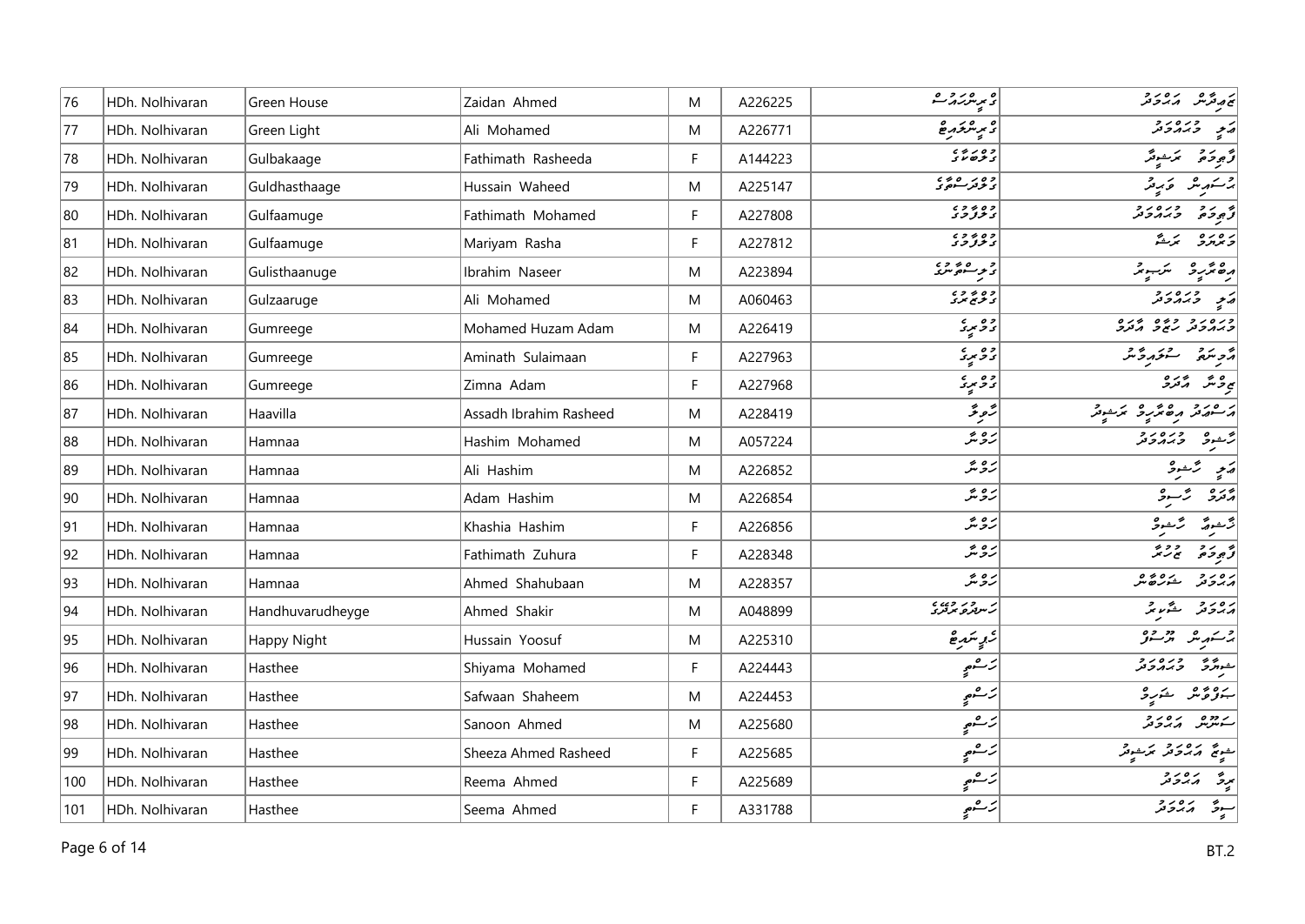| 102 | HDh. Nolhivaran | Hazaarumaage     | Aishath Shimla Abdul Jaleel | F           | A148589 | پر چه چه ی<br>  پر پی مورد ی          | <i>و مرحدة حود و معترفية و د</i>  |
|-----|-----------------|------------------|-----------------------------|-------------|---------|---------------------------------------|-----------------------------------|
| 103 | HDh. Nolhivaran | Hazaarumaage     | Shimla Abdul Jaleel         | F           | A224747 | ر ۶ و ۶ ی<br>تریخ بوری                | د وي ده ده د د د                  |
| 104 | HDh. Nolhivaran | Hazaarumaage     | Shamikh Ibrahim             | M           | A224764 | ر پر و پر ی<br>رسح بور <del>و</del> ی | ە ھەتئەر 2<br>بەھەتئەر 2<br>ڪُورُ |
| 105 | HDh. Nolhivaran | Heerosee Villa   | Ahmed Firaz                 | M           | A138118 | ر تر سوءِ قُر                         | برەر دېگى                         |
| 106 | HDh. Nolhivaran | Hithigasdhoshuge | Ahmed Nimal                 | M           | A102334 | اره د معدد و د<br>اره د مسور          | גם ג' תביב                        |
| 107 | HDh. Nolhivaran | Hiyaalaage       | Shakeela Abdul Azeez        | F           | A120594 | ر پڑی <sup>ج</sup>                    | شريد مەمدىمە                      |
| 108 | HDh. Nolhivaran | Hiyaalaage       | Abdul Azeez Hussain         | M           | A123852 | ر پور ہ<br>بر پور پی                  | رەدورى ئىسكىر                     |
| 109 | HDh. Nolhivaran | Hiyaalaage       | Fathimath Seeniya           | F           | A226163 | ر پڑی <sup>ج</sup>                    | ۇ بەر ئەسىر<br>كەن ئەسىر          |
| 110 | HDh. Nolhivaran | Hiyaalaage       | Aishath Seeniya             | F           | A226835 | ر پڑی م<br>ر پڑتو <sub>ک</sub>        |                                   |
| 111 | HDh. Nolhivaran | Hiyaalaage       | Ashiyath Abdul Azeez        | F           | A337876 | ر پور ہ<br>پ <b>ہ</b> بوگوی           | ה לייחד בין הסתיבה <sub>בו</sub>  |
| 112 | HDh. Nolhivaran | Hiyaavahi        | Mariyam Shareefa            | F           | A225695 | رېژو َر                               | وجريرو التكميرو                   |
| 113 | HDh. Nolhivaran | Hiyaleege        | Mohamed Rameez              | M           | A069702 | رېزېږ <sup>ي</sup><br>ر               | ورەرو كردە                        |
| 114 | HDh. Nolhivaran | Hiyaleege        | Hamid Rameez                | M           | A123378 | رېزىپە <sup>ي</sup>                   | پژونژ   ټرېږي                     |
| 115 | HDh. Nolhivaran | Hiyaleege        | Azra Ahmed                  | F           | A223999 | رېز پوت <sup>ې</sup>                  | ره بره رو<br>منرس مرک             |
| 116 | HDh. Nolhivaran | Hiyaleege        | Shiura Ahmed                | F           | A224001 | رېز پوت <sup>ې</sup>                  | شوری ره رو                        |
| 117 | HDh. Nolhivaran | Husnumaage       | Aishath Nasiha              | F           | A225952 | و ره وه و<br>ر                        | م ديده شبكي                       |
| 118 | HDh. Nolhivaran | Huvandhumaage    | Ali Kaleyfaan               | M           | A027300 | و ر په و ده و<br>رنو سرهرو د          | ە بەيدىن ئەر                      |
| 119 | HDh. Nolhivaran | Huvandhumaage    | Adam Shareef                | M           | A038825 | و ر په و د و<br>ر و سربرو د           | أردره المشتمور                    |
| 120 | HDh. Nolhivaran | Huvandhumaage    | Mohamed Shareef             | M           | A087755 | ور سروره د<br>ره سربرو د              | و رە ر د<br>تر پر تر تر<br>شەمبرى |
| 121 | HDh. Nolhivaran | Huvandhumaage    | Abdulla Shareef             | M           | A224665 | و ر په وه د<br>رو سربرو د             | برە تراللە<br>شەمرىر              |
| 122 | HDh. Nolhivaran | Huvandhumaage    | Sazna Shareef               | $\mathsf F$ | A224671 | ر در برور و در با<br>رگوس پروگر       | سەچ ئىگە سىكىنىدۇ                 |
| 123 | HDh. Nolhivaran | Huvandhumaage    | Adam Amaan                  | M           | A225710 | و ر پورې<br>روس پروگ                  | پره پرځمر                         |
| 124 | HDh. Nolhivaran | Huvandhumaage    | Anoof Shareef               | M           | A225719 | و ر په و ده و<br>رنو سرچرۍ            | ەردە<br>ے مور <sup>9</sup>        |
| 125 | HDh. Nolhivaran | Iramaage         | Asadulla Shaheed            | M           | A156677 | ەر بىرى ئ                             | وسيحقرالله شورقر                  |
| 126 | HDh. Nolhivaran | Irudheymaage     | Ahmed Firash                | M           | A224926 | <br>  پر برتر د ک                     | أرەر بەرشە                        |
| 127 | HDh. Nolhivaran | Irudheymaage     | Hussain Saanee              | M           | A225741 | د وړ، د ،<br>د برترو د                | بر ڪمريش ڏڻيسي                    |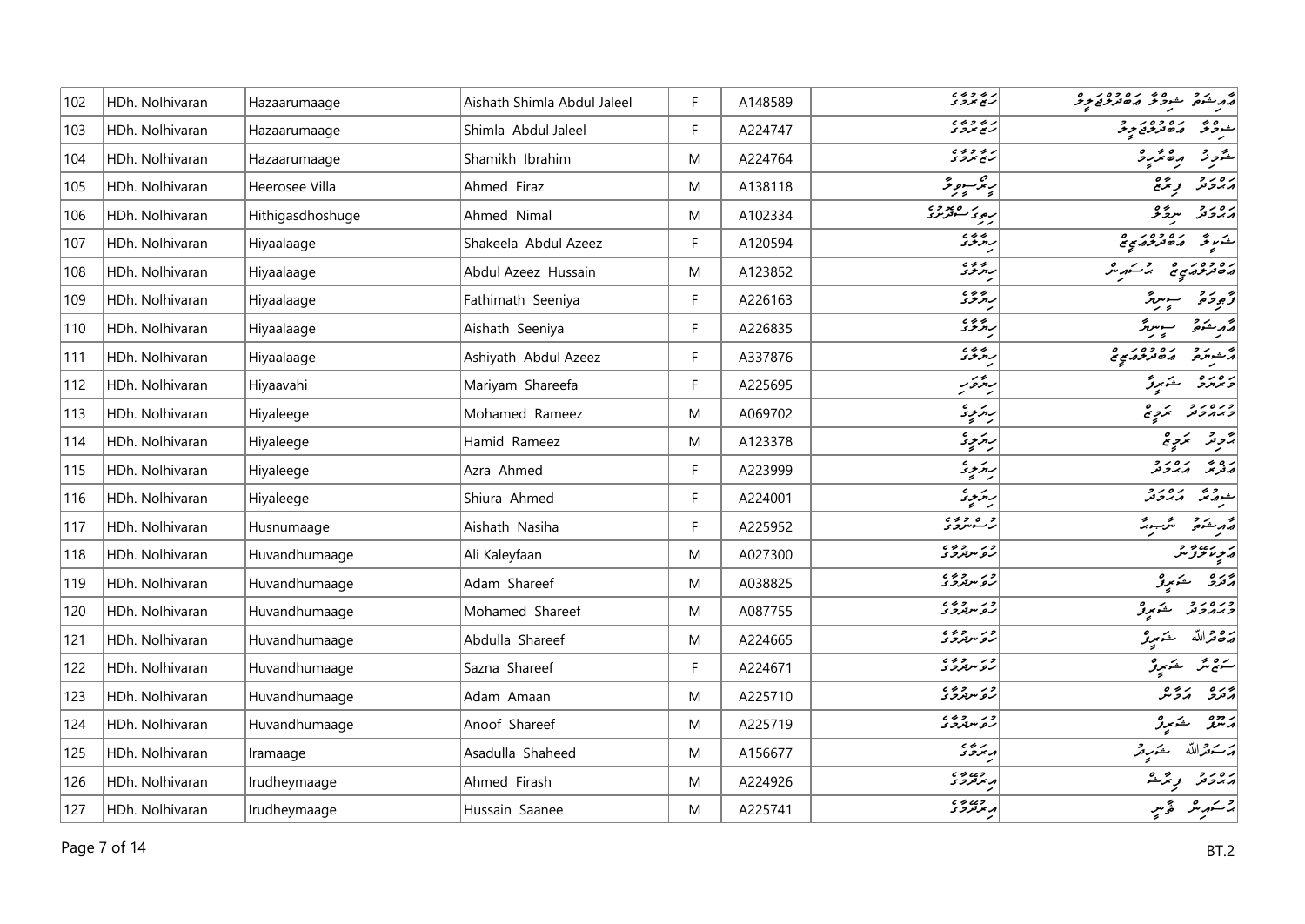| 128 | HDh. Nolhivaran | Iruzuvaage        | Abdulla Rasheed        | M           | A011918 | د و و د و<br>د مربح و د                 | أرة قرالله تمت يتعر                                                                                    |
|-----|-----------------|-------------------|------------------------|-------------|---------|-----------------------------------------|--------------------------------------------------------------------------------------------------------|
| 129 | HDh. Nolhivaran | Iruzuvaage        | Aaidh Abdulla Rasheed  | M           | A225628 | د و و د و<br>د مربح څر                  | محمد محصرالله مرشومر                                                                                   |
| 130 | HDh. Nolhivaran | Iruzuvaage        | Iyaad Abdulla Rasheed  | M           | A225633 | <br>  د برج څ و                         | ويرقد وكامحدالله بمرجوند                                                                               |
| 131 | HDh. Nolhivaran | Janavareemaage    | Mohamed Ali            | M           | A037881 | ئے مترکھ سرچ کی                         | ورەرو كەي                                                                                              |
| 132 | HDh. Nolhivaran | Janavareemaage    | Ahmed Aneel            | M           | A090159 | ئے مترکھ سرچ کی                         | أرەر ئەربى                                                                                             |
| 133 | HDh. Nolhivaran | Janburoalumaage   | Ali Shareef            | M           | A046222 | ر ده ده د<br>نج سره بروژ                | أەسمج التكامونى                                                                                        |
| 134 | HDh. Nolhivaran | Janburoalumaage   | Mohamed Shaain         | M           | A226604 | پر وہ وی ۽<br>  پئ سرھ بر وي            | ورەرو شەرش                                                                                             |
| 135 | HDh. Nolhivaran | Javaahiru Vaadhee | Hassan Abdul Rahman    | M           | A066664 | لى قرىر ترقر م <sub>ىي</sub>            | ر کره ده ده ده د و<br>بر کره می می در د                                                                |
| 136 | HDh. Nolhivaran | Jazeeraa          | Najiyath Jameel        | F           | A394102 | ئے بچ پُر                               | شمع يرقع في في في هي هو                                                                                |
| 137 | HDh. Nolhivaran | Kaanimaage        | Mohamed Ikram          | M           | A226214 | ءُ سرچءَ<br>ما                          | כנסנכ הדשב<br>כמהכת העיצב                                                                              |
| 138 | HDh. Nolhivaran | Kaaviyaa          | Hamdha Abdul Ghanee    | F           | A225734 | لتمورثر                                 | ره در رووه سر                                                                                          |
| 139 | HDh. Nolhivaran | Karankaage        | Ali Saleem             | M           | A001428 | ر ر ه و د ،<br>ما <del>ب</del> ر سربا د | ړنو شوده                                                                                               |
| 140 | HDh. Nolhivaran | Kareshmaa         | Moosa Rasheed Ibrahim  | M           | A038082 | ئەبۇر شەمۇ                              | دور می <sub>میکر</sub> شودگر در های در حا<br>افراد می می دور در های در حا<br>امریکی دور حالت می دور می |
| 141 | HDh. Nolhivaran | Kareshmaa         | Rashida Moosa          | $\mathsf F$ | A228702 | ئەبۇر شەمۇ                              |                                                                                                        |
| 142 | HDh. Nolhivaran | Kareshmaa         | Basheera Moosa Rasheed | F           | A228709 | ىر ئەھەتى                               | ەھىر ئۇ قات ئىرھىر                                                                                     |
| 143 | HDh. Nolhivaran | Kasthoorige       | Abdul Raheem Adam      | M           | A155193 | ر ۶۶۵ و.<br>ما سوج مرد                  |                                                                                                        |
| 144 | HDh. Nolhivaran | Kasthoorige       | Gatheelath Adam        | F           | A225701 | ر ۶۶۵ و.<br>ما سسوم مرد                 | تحميز ويمره                                                                                            |
| 145 | HDh. Nolhivaran | Kenereege         | Fazeela Usman          | F           | A224036 | ع متر پر <sup>ج</sup>                   | ۇ ئىدۇ مەھمۇش                                                                                          |
| 146 | HDh. Nolhivaran | Kenereege         | Hassan Rasheed         | M           | A224043 | ع متر پر <sup>ج</sup>                   | ر<br>ریکسنگر مر <sub>شو</sub> فر                                                                       |
| 147 | HDh. Nolhivaran | Kenereege         | Ahmed Unais            | M           | A225571 | ى ئىرىرى<br>ما مىرىپرى                  | رەرو دىكەب                                                                                             |
| 148 | HDh. Nolhivaran | Keveli            | Mohamed Adam           | M           | A377256 | ءءو                                     | ورەر د درە<br><i>دى</i> رمەد مەمر                                                                      |
| 149 | HDh. Nolhivaran | Kinaari           | Hawwa Easa             | F           | A226511 | ىرىتزىر                                 | پروڅ پرگ                                                                                               |
| 150 | HDh. Nolhivaran | Lagan             | Samha Ali Shameem      | F           | A226066 | ىر رە<br>مۇي ئىر                        | ے دی کے خود                                                                                            |
| 151 | HDh. Nolhivaran | Laugh             | Hussain Waseem         | M           | A358611 | تزوُ                                    | جرسكورش كالسوفر                                                                                        |
| 152 | HDh. Nolhivaran | Lileege           | Maaziyath Mohamed      | F           | A225840 | موموتى<br>مربو                          | و سمبر د<br>تر سمبر م<br>و ر ه ر د<br>تر پر ژنر                                                        |
| 153 | HDh. Nolhivaran | Maashaa           | Mariyam Adam           | F           | A148543 | رٌشَہُ                                  | י פים יינים<br>כימת כ                                                                                  |
|     |                 |                   |                        |             |         |                                         |                                                                                                        |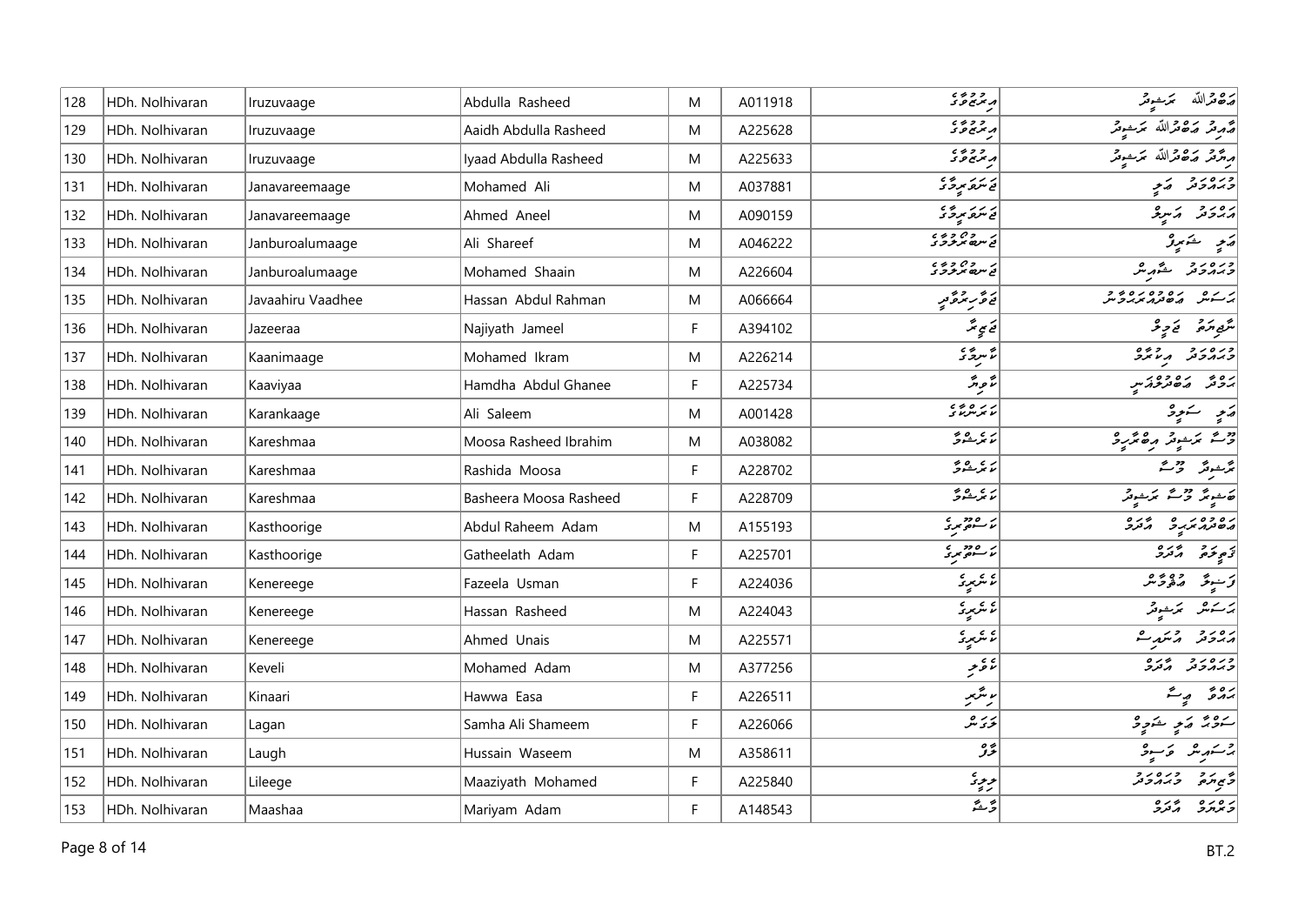| 154 | HDh. Nolhivaran | Maashaa          | Hussain Hameed        | M         | A148547 | رٌشَہُ                               | ىر سەر سىر بەر بەر ئەر ئەر<br>مەسىر       |
|-----|-----------------|------------------|-----------------------|-----------|---------|--------------------------------------|-------------------------------------------|
| 155 | HDh. Nolhivaran | Madhadhu         | Arusham Mohamed       | M         | A225573 | ر ر و<br>و ترتر                      | ر و ره در ورو.<br>د برخوش و <i>د</i> روتر |
| 156 | HDh. Nolhivaran | Magusadhu        | Adam Moosa            | M         | A093423 | ئەتق- ئەقىر                          | پر و دور                                  |
| 157 | HDh. Nolhivaran | Maguseedhaage    | Dhumya Muneez         | F.        | A225764 | ئەترىسىدىگە<br>  ئەترىپ ئەتىرى       | وه پر وسرچ<br>مر <i>و</i> ر وسرچ          |
| 158 | HDh. Nolhivaran | Mala             | Ahmed Abdul Azeez     | M         | A228905 | ىزى                                  |                                           |
| 159 | HDh. Nolhivaran | Manzaruge        | Saamiya Ali           | F         | A225344 | ر ۵ ر و ،<br>تر شریح مور             | ستوش كمنو                                 |
| 160 | HDh. Nolhivaran | Mathivaru        | Izuvaan Umar          | M         | A228876 | ځوړځه                                | $\frac{1}{2}$                             |
| 161 | HDh. Nolhivaran | Meenaazu         | Ali Adam              | ${\sf M}$ | A226674 | حریثر تح                             | $rac{1}{2}$                               |
| 162 | HDh. Nolhivaran | Meenaazu         | Ibrahim Rasheed       | M         | A228896 | حريثرج                               | رەنگەرى ئەھم<br>رەنگەرىگە ئەر             |
| 163 | HDh. Nolhivaran | Mirihimaage      | Naazneena Saeed       | F         | A227617 | او بور وي<br><u>در</u> در            |                                           |
| 164 | HDh. Nolhivaran | Moon Light       | Mohamed Zahir         | M         | A227269 | التشريح وهج                          |                                           |
| 165 | HDh. Nolhivaran | Moon Light       | Fathimath Ibrahim     | F         | A227280 | لتشريخه وهج                          | وموده مقترره                              |
| 166 | HDh. Nolhivaran | Moon Light       | Ali Zaahir            | M         | A363707 | ومرتزرة                              | أەسم يتجربتمر                             |
| 167 | HDh. Nolhivaran | Muniyaage        | Maadhdhu Adnan        | M         | A226328 | وسروء                                | גנס ב גרובים                              |
| 168 | HDh. Nolhivaran | Mustharee Manzil | Aminath Zahma Hussain | F         | A224097 | ۇ سو <sub>ئىم ئ</sub> وتىرى ئى       | أأوسم بمرد أوسكر                          |
| 169 | HDh. Nolhivaran | <b>Naares</b>    | Ali Abdul Kareem      | M         | A061251 | متزبر حر                             |                                           |
| 170 | HDh. Nolhivaran | Nankuraage       | Raathiu Jameel        | M         | A226354 | ر ه د و و ،<br>سرس مرد               | بمورث فيحيى                               |
| 171 | HDh. Nolhivaran | Naseemee House   | Khadeeja Ali          | F         | A226903 | يۇسوچە ئەرمىسى<br>                   | رَسِيعٌ صَحِ                              |
| 172 | HDh. Nolhivaran | Naseemee House   | Mariyam Hussain       | F         | A226907 | انترسوچە تەرقى<br>سىرتەرقىسى         |                                           |
| 173 | HDh. Nolhivaran | Naseemee House   | Aminath Hussain       | F         | A226910 | ىر سوپەر دەكتى<br>مەسىر              | ۇچرىئى ئەسكىرىگ                           |
| 174 | HDh. Nolhivaran | Naseemee Villa   | Nazeeha Mohamed       | F         | A225273 | ىئرسوچە <i>بە</i> ئە                 | شهر وره در<br>شهرت وبرود                  |
| 175 | HDh. Nolhivaran | Naseemee Villa   | Aishath Waheeda       | F         | A225276 | ىئەسىرە بۇ ئىچىمىتى<br>ئىستىمىتىلىكى | أقهر مشكاة وتميقر                         |
| 176 | HDh. Nolhivaran | Naseemee Villa   | Mazeeha Mohamed       | F         | A225282 | ىئەسىرە دۇ.<br>مەمۇرىيە              | لى 1019 درەر د                            |
| 177 | HDh. Nolhivaran | Naseemee Villa   | Ahusan Mohamed        | M         | A225287 | ىئەسىرە دۇ.<br>مەمۇرىيە              | ره ده دره دد                              |
| 178 | HDh. Nolhivaran | Nasreenaa Manzil | Hussain Shifaz        | M         | A227952 | ىرقىم بىر ئەسىم ب <mark>و</mark>     | ج سەر شەرىخ<br>بار ئىسىر كىلىمىتىسى بىر   |
| 179 | HDh. Nolhivaran | National         | Ali Rasheed           | M         | A339479 | ى<br>سرىشە سرچى                      | كالمح المخرجون                            |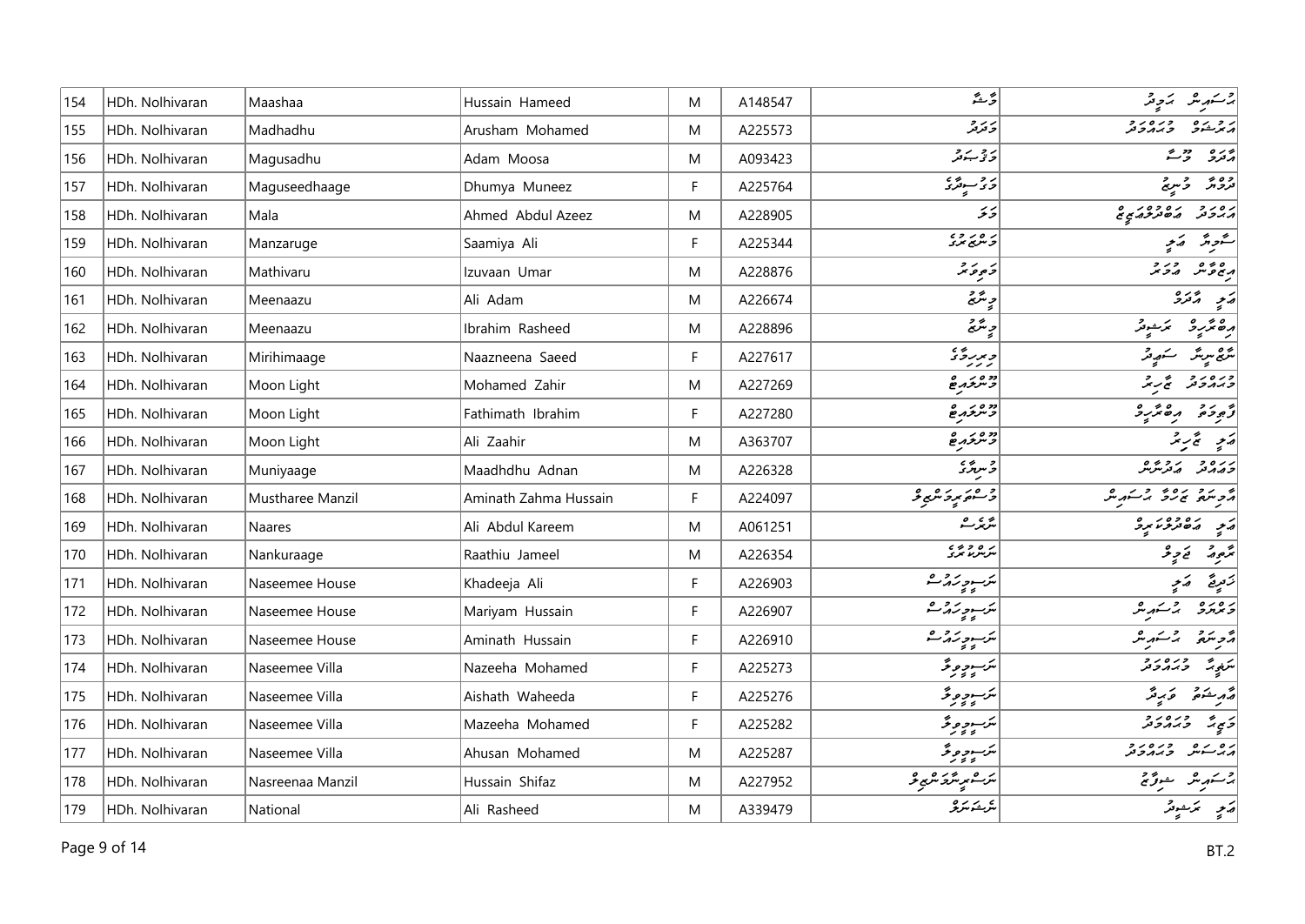| 180 | HDh. Nolhivaran | National          | Khadheeja Umar               | F  | A358890 | ىگ <sub>ە</sub> يىتىمىتىرىتى     | ور و<br>در تر<br> ترموقح                                         |
|-----|-----------------|-------------------|------------------------------|----|---------|----------------------------------|------------------------------------------------------------------|
| 181 | HDh. Nolhivaran | <b>Neel Villa</b> | Mariyam Abdul Rahman         | F. | A226520 | سرچرېڅر                          | ره وه ره د ه<br>پره تربر تر س<br>ر ه بر ه<br><del>و</del> بربر و |
| 182 | HDh. Nolhivaran | Neel Villa        | Ibrahim Rasheed Abdul Rahman | M  | A228297 | سرچوځه                           | رە ئەر 2 مەشرىق مەھەرمەر 2 مەر                                   |
| 183 | HDh. Nolhivaran | Nishaan           | Khadheeja Sulaimaan          | F. | A226524 | سرڪرمر                           | تزمرچَّ<br>شۇمە <i>ۋ</i> ىر                                      |
| 184 | HDh. Nolhivaran | Niyaaz            | Ahmed Mohamed                | M  | A131329 | سرگرم                            | و رە ر د<br><i>د بر</i> گرىر<br>ر ەر د                           |
| 185 | HDh. Nolhivaran | Nookokaage        | Siduna Ali                   | F  | A149912 | وویو پر پر<br>سربر رکھ ت         | سوند کرم                                                         |
| 186 | HDh. Nolhivaran | Nookokaage        | Aminath Ali                  | F  | A225675 | وویو پر ہ<br>سربر رکھ ت          | ړګو سره په کړ                                                    |
| 187 | HDh. Nolhivaran | Noovilu           | Ibrahim Naseem               | M  | A022608 | دو<br>متره پخه                   | دەنزىر<br>ىئرسەۋ                                                 |
| 188 | HDh. Nolhivaran | Ocean Lead        | Ibrahim Rasheed              | M  | A141621 | أومستمر                          | دەنزېږ<br>بخرشدقر                                                |
| 189 | HDh. Nolhivaran | Orchid            | Ilyas Shujau                 | M  | A071310 | ومرہ                             | اروژش<br>شقوقے ہر                                                |
| 190 | HDh. Nolhivaran | Orchid            | Ali Shujau                   | M  | A226277 | $rac{c}{\sqrt{2}}$               | ر<br>مرمو شوقے م                                                 |
| 191 | HDh. Nolhivaran | Orchid House      | Ruhushath Ahmed              | F  | A225793 |                                  | وه رو ره رو<br>بررشومی مربروتر                                   |
| 192 | HDh. Nolhivaran | Orchid House      | Mohamed Ahmed                | M  | A282610 |                                  | כנסנכ נסנכ<br>כגמכת הגכת                                         |
| 193 | HDh. Nolhivaran | Orchid Villa      | Mariyam Khaleela             | F  | A132502 | ەر بە ئوقر                       | د بر بر د کرد پر تر                                              |
| 194 | HDh. Nolhivaran | Orchid Villa      | Maasha Idhrees               | F  | A225725 | ەر بەر قر                        | دَّے پر مریرے                                                    |
| 195 | HDh. Nolhivaran | Orchidmaage       | Adnan Moosa                  | M  | A131637 |                                  | پروپر ووٹے                                                       |
| 196 | HDh. Nolhivaran | Orchidmaage       | Samooh Adnan                 | M  | A224611 | لرموء                            | ىر 3 مەركى<br>مەنترىنىز<br>سردوه                                 |
| 197 | HDh. Nolhivaran | Raivillage        | Ahmed Shareef                | M  | A225046 | ره<br>بره و ژی                   | أرەر ئىسىر                                                       |
| 198 | HDh. Nolhivaran | Raiykandholhuge   | Hussain Ziyad                | M  | A150033 | ر ٥ ر سر ۶ و ٢<br>بره د سرترنو د | يز سكر مثل من بر تركيز                                           |
| 199 | HDh. Nolhivaran | Red Rose          | Jaufar Ali                   | M  | A077026 | ې <i>۵۵ مې</i><br>مربع مرگ       | يرور و مر                                                        |
| 200 | HDh. Nolhivaran | Red Rose          | Gaseema Ali                  | F  | A079957 | <sup>ی ه 0</sup> مر م            | ۇسىرق كەم                                                        |
| 201 | HDh. Nolhivaran | Red Rose          | Mohamed Sah                  | M  | A226377 | بره جرحه                         | و رە ر د<br>تر پر تر تر<br>مشق                                   |
| 202 | HDh. Nolhivaran | Red Sea           | Anwar Adam                   | M  | A226370 | اعْمَعْ ہے                       |                                                                  |
| 203 | HDh. Nolhivaran | Rediumge          | Hussain Siraj                | M  | A158475 | برءة                             | برسكور عريقي                                                     |
| 204 | HDh. Nolhivaran | Rediumge          | Adam Siraj                   | M  | A224553 | ې ده ې<br>مرد تر د د             | $\overline{a}$<br>په ره<br>د ترو                                 |
| 205 | HDh. Nolhivaran | Rindha            | Maryam Nishama               | F  | A225992 | ابرسرتر                          | رەرە سەشۇ                                                        |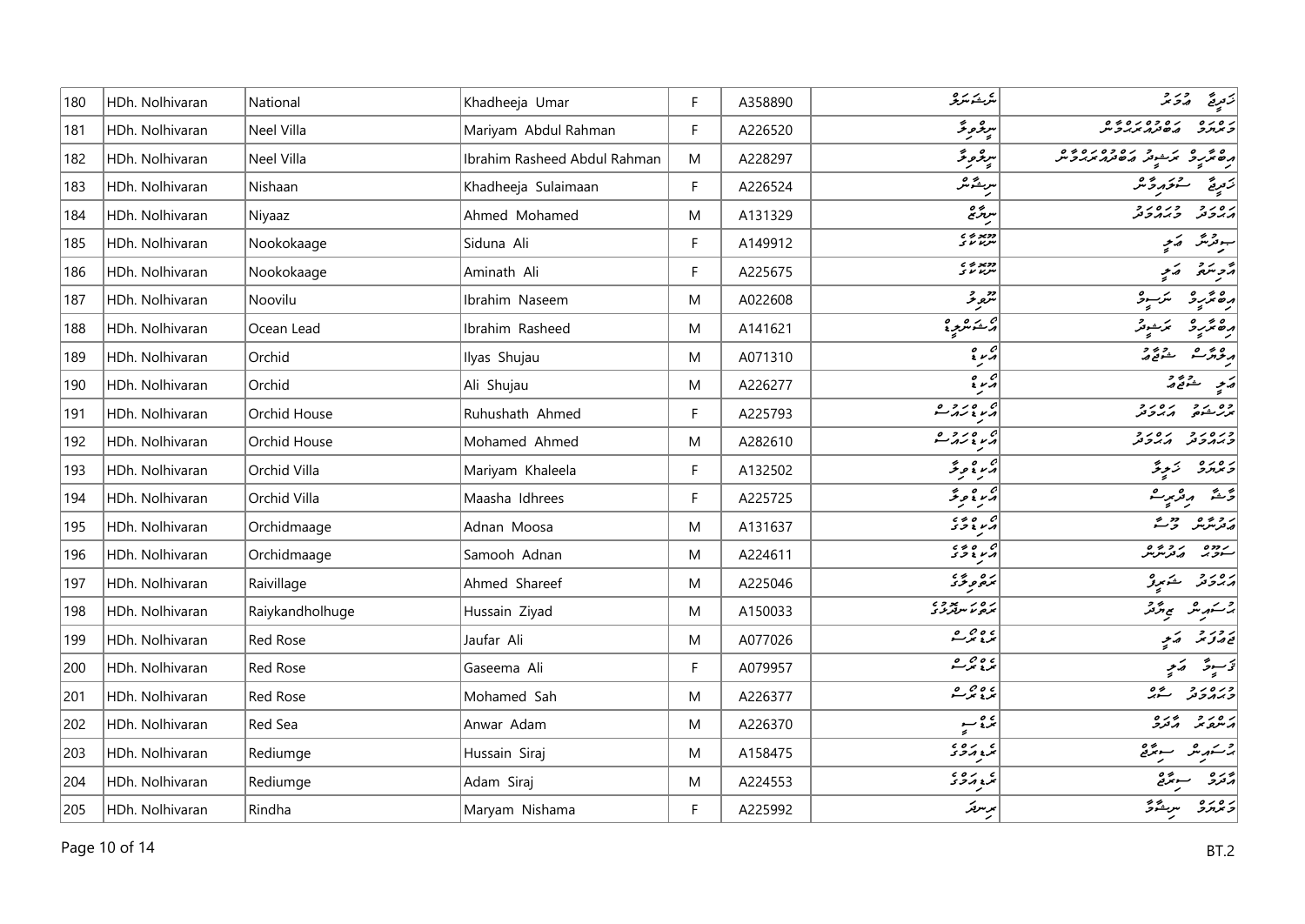| 206 | HDh. Nolhivaran | Rindha           | Aminath Hushama       | F  | A226241 | ا موسوفر                                           | أأدمره بمشكر                                                     |
|-----|-----------------|------------------|-----------------------|----|---------|----------------------------------------------------|------------------------------------------------------------------|
| 207 | HDh. Nolhivaran | Riveli           | Mohamed Tholaal       | M  | A114055 | برءثر                                              | و رە ر د<br><i>د بە</i> پەر تىر<br>بر پژو<br>جو <del>گر</del> گر |
| 208 | HDh. Nolhivaran | Riveli           | Aishath Shahuma       | F  | A114058 | برة و                                              | أوه مشكاة المستعاري                                              |
| 209 | HDh. Nolhivaran | Riveli           | Seema Abdul Haadhee   | F  | A157201 | برءٌ م                                             | سوځ مان ده ده د کړ                                               |
| 210 | HDh. Nolhivaran | Roalhi           | Fazeela Abdul Rahman  | F. | A224732 | تتحمز                                              | ره وه ره ده.<br>پره تربر تر تر<br>ۇ خەنۇ                         |
| 211 | HDh. Nolhivaran | Roalhi           | Sama Abdul Majeed     | F. | A224866 | ان<br>محم <sup>مو</sup> ر                          | ر د د د ده در د د<br>سرگ هان مرکز کام تو                         |
| 212 | HDh. Nolhivaran | Roalhi           | Suma Abdul Majeed     | F. | A225743 | $\left[\frac{3}{2}\right]$                         | ر د ده بره ده د پر<br>سرگان مان مرکز کار د                       |
| 213 | HDh. Nolhivaran | Roashanee Manzil | Aishath Mohamed       | F  | A227860 | ترىشىرىخىرى                                        | ه دره دره دره<br>مگرشوه وبردونر                                  |
| 214 | HDh. Nolhivaran | Roashaneemaage   | Mohamed Abdul Rahman  | M  | A042829 | ترىشە بېرىدى                                       | ر ه د ه د ه د ه<br>پره تربر تر تر<br>و ر ه ر د<br>تر پر ژ تر     |
| 215 | HDh. Nolhivaran | Saam             | Mariyam Ibrahim       | F. | A226293 | يحرو                                               | ەرھ ئ <sup>ۆ</sup> ر ۋ<br>ر ه بر ه<br><del>ر</del> بربرگر        |
| 216 | HDh. Nolhivaran | Saam             | Maldha Ibrahim        | F  | A226895 | سەۋ                                                | ەھ ئەرىر<br>ر ه بر<br>د نرگ                                      |
| 217 | HDh. Nolhivaran | Samaa            | Imsan Ibrahim         | M  | A143911 | سەۋ                                                | دە ئەرچ<br>ە ئەشر                                                |
| 218 | HDh. Nolhivaran | Samaa            | Mohamed Ibrahim       | M  | A228683 | سەبىج                                              | כממכני תפיתים                                                    |
| 219 | HDh. Nolhivaran | Samaa            | Sofoora Ibrahim       | F  | A228689 | سەبىج                                              | החמן הם <i>יל</i> יב                                             |
| 220 | HDh. Nolhivaran | Sarindha         | Mohamed Ameen Ibrahim | M  | A226824 | سە ئېرىشرىتر                                       | כנסנב הכיל הסתנב                                                 |
| 221 | HDh. Nolhivaran | Savaa            | Abdul Hameed Ali      | M  | A049867 | سترة                                               | גַ בְּבְּיָ בְּי בִי בְ                                          |
| 222 | HDh. Nolhivaran | Savaa            | Naimath Abdul Hameed  | F. | A225619 | ستهجّ                                              | شمروه ره وه د و                                                  |
| 223 | HDh. Nolhivaran | Savaaree         | Juwaidh Abdul Majid   | M  | A226436 | سەۋىپە                                             | ور د د ده وه و د<br>افغ د د ماه مرموگړ مر                        |
| 224 | HDh. Nolhivaran | Semi Light       | Ramza Abdul Raheem    | F  | A226411 | ع پر پر ھ<br>پ                                     | גם גם כסגם<br>גבא השינו גבר                                      |
| 225 | HDh. Nolhivaran | Seroaz           | Ali Mohamed           | M  | A032801 | بەھ ھ                                              | أمرم وره رد                                                      |
| 226 | HDh. Nolhivaran | Seroaz           | Ahmed Shazeen         | M  | A053951 | سوچرچ                                              | رەر ئىي ھ                                                        |
| 227 | HDh. Nolhivaran | Seroaz           | Aishath Waheeda       | F  | A076175 | $\overset{o}{\mathscr{E}}\overset{c}{\mathscr{F}}$ | أقهر مشكاة وتحميقه                                               |
| 228 | HDh. Nolhivaran | Seroaz           | Ahmed Guraish         | M  | A094526 | سەرى                                               | رەرد 3 <i>ج</i> رم ھ                                             |
| 229 | HDh. Nolhivaran | Seroaz           | Mohamed Ziyadh        | M  | A150354 | سەرى                                               | כממכת התנת                                                       |
| 230 | HDh. Nolhivaran | Seroaz           | Haleemath Zaidha      | F  | A226508 | سەمىي                                              | يَجِدَهُ لِمَهْ مِنْ                                             |
| 231 | HDh. Nolhivaran | Seroaz           | Ismail Zaidh          | M  | A226509 | يدحيح                                              | مەسىۋە يۇ سىم مەتر                                               |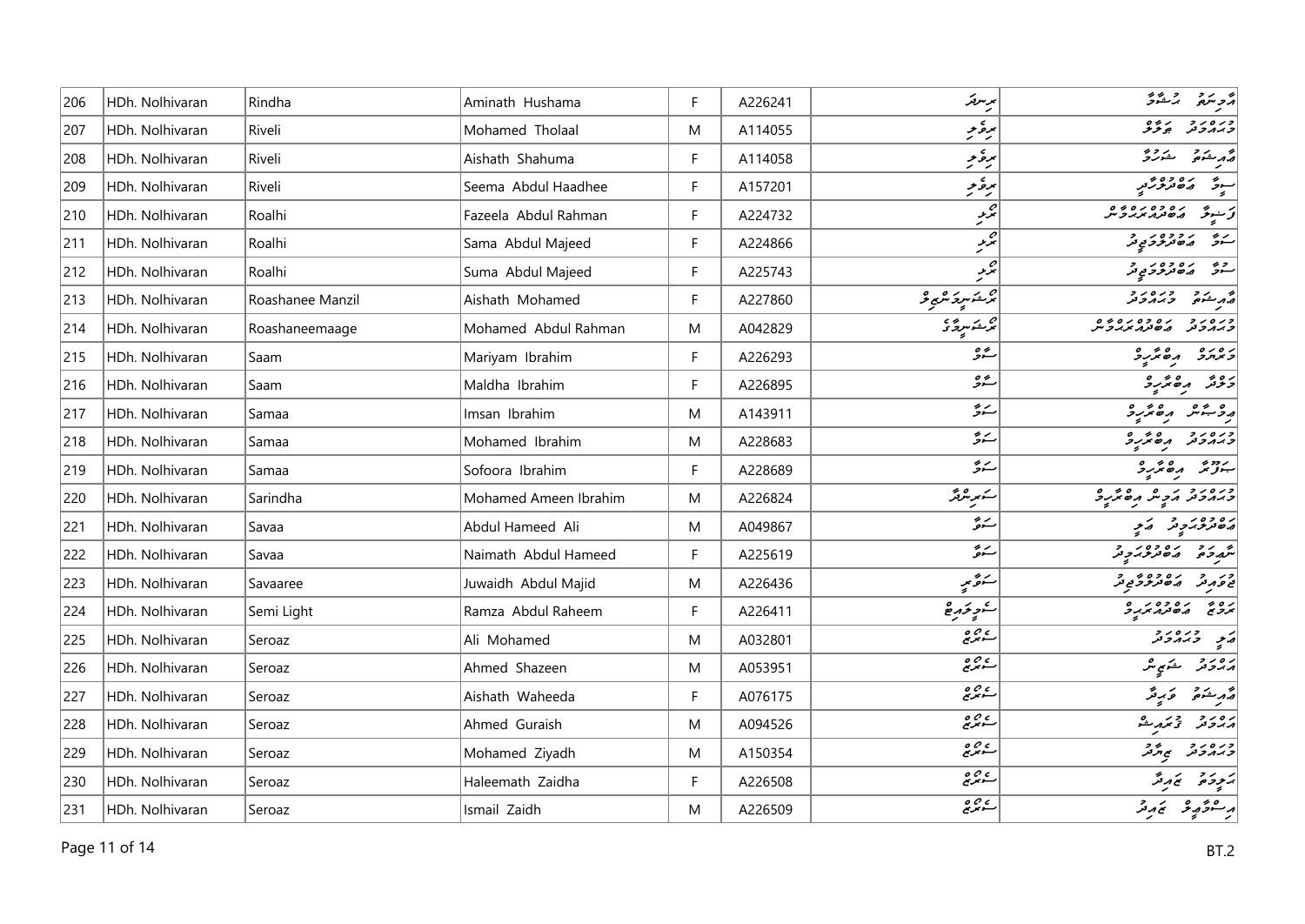| 232 | HDh. Nolhivaran | Seroaz      | Aminath Ziyadha        | $\mathsf F$ | A226512 | سەمىي                       | أأدوسكم فرائد                                         |
|-----|-----------------|-------------|------------------------|-------------|---------|-----------------------------|-------------------------------------------------------|
| 233 | HDh. Nolhivaran | Seroaz      | Mohamed Munaz          | M           | A253322 | ے صحیح<br>مست <i>وین</i>    | כנסנכ כבב                                             |
| 234 | HDh. Nolhivaran | Seveena     | Ahmed Mohamed          | M           | A226729 | سكوم مثر                    | و ره ر و<br>تر پر ژنر<br>پرور و                       |
| 235 | HDh. Nolhivaran | Seveena     | Hussain Simyan         | M           | A226738 | ء<br>سنو <sub>ء</sub> ِ مٿر | سودگر شر<br>ج <sub>ە</sub> سىئەر بىر                  |
| 236 | HDh. Nolhivaran | Seveena     | Aminath Risala Mohamed | F.          | A228946 | ء<br>سنو <sub>ء</sub> ِ مٿر | ה<br>הכיים, תייד במחבת                                |
| 237 | HDh. Nolhivaran | Seveena     | Aishath Sameeha        | F.          | A228949 | ء<br>سنو <sub>ء</sub> ِ مٿر | أقهر مشكرة والمسكنج تحريح                             |
| 238 | HDh. Nolhivaran | Shaamil     | Yoosuf Mohamed         | M           | A157506 | مشروعه                      | <mark>מ כם כמסמכ</mark><br>  <mark>ת – נ</mark> במאבט |
| 239 | HDh. Nolhivaran | Shabnamge   | Ahmed Imaan            | M           | A159264 | ر <i>ەھەرە ي</i>            | وژه شر<br>پر ژ د تر                                   |
| 240 | HDh. Nolhivaran | Shabnamge   | Amdhan Ali             | M           | A226862 | شەھ سرچ ي                   | رەپ كەي                                               |
| 241 | HDh. Nolhivaran | Shine       | Ali Adam               | M           | A226617 | ڪورنگر                      | ړ په د                                                |
| 242 | HDh. Nolhivaran | Sifaa       | Madhyha Mohamed        | F           | A226861 | سوقر                        | ىز مەيرىگە<br>م<br>و ره ر د<br><i>د ب</i> رگرفر       |
| 243 | HDh. Nolhivaran | Sifaa       | Ahmed Asif             | M           | A229041 | سوقر                        | رەرد دىبو                                             |
| 244 | HDh. Nolhivaran | Sithaaraage | Mohamed Rasheed        | M           | A146894 | د ده د د<br>سوځ بر د        | ورەرو كرشوتر                                          |
| 245 | HDh. Nolhivaran | Snoopy      | Ibrahim Adam           | M           | A127689 | سرميمو                      | پر ہ<br>مرتزو<br>ەرھەترىر <sup>ە</sup>                |
| 246 | HDh. Nolhivaran | Snoopy      | Mariyam Shausan        | F           | A228839 | <u> م</u> شمو               | ر ه ر ه<br><del>ر</del> بربرگ<br>ئەنە ئەركەنلەر       |
| 247 | HDh. Nolhivaran | Snoopy      | Adam Ibrahim           | M           | A228857 | سرجيمو                      | دە ئەرە<br>پەر ە<br>مەنىرى                            |
| 248 | HDh. Nolhivaran | Snoopy      | Shamath Ibrahim        | F.          | A312407 | يدجمعي                      | دە ئەرد<br>ر در د<br>ستون م                           |
| 249 | HDh. Nolhivaran | Suhaanee    | Aminath Zaeema         | F           | A228402 | بەيرىپر                     | ىمەق<br>أرمره                                         |
| 250 | HDh. Nolhivaran | Thundi      | Suwaida Abdul Hadi     | F           | A128856 | اقهبيع                      | ר גם בסבסת.<br>היסתית היסית בתוב                      |
| 251 | HDh. Nolhivaran | Unimaage    | Zuhaira Mohamed        | F.          | A127715 | د سرچ په<br>د سرچ پ         | و ره ر و<br><i>و ټ</i> رو تر<br>ىنى ئەمەمەتىر<br>م    |
| 252 | HDh. Nolhivaran | Valuge      | Nahida Ali             | F.          | A224875 | ر و ،<br>د تر               | ىتزىرىتر<br>م<br>ەتىر                                 |
| 253 | HDh. Nolhivaran | Valuge      | Ibrahim Rasheed        | M           | A224878 | ر و ،<br>حرمر               | رە ئۈرۈ<br>ىمەسىيەتىر                                 |
| 254 | HDh. Nolhivaran | Veevaru     | Ali Shareef            | M           | A358560 | عٍ عَرَ مَرْ                | ە ئەيدۇ                                               |
| 255 | HDh. Nolhivaran | Velaanaage  | Hassan Fayaz           | M           | A228183 | ، په په<br>ونژس             | ىز سەش بۇرگەش                                         |
| 256 | HDh. Nolhivaran | Wave        | Abdulla Rasheed        | M           | A075101 | ړه ه<br>حرچ                 | ەھەراللە<br>ىمەشەقر                                   |
| 257 | HDh. Nolhivaran | Wavelets    | Umaimath Shafeeu       | F.          | A226937 | ره ده ه م<br><i>و و و</i> چ | وكالمركا والمحاواة                                    |
|     |                 |             |                        |             |         |                             |                                                       |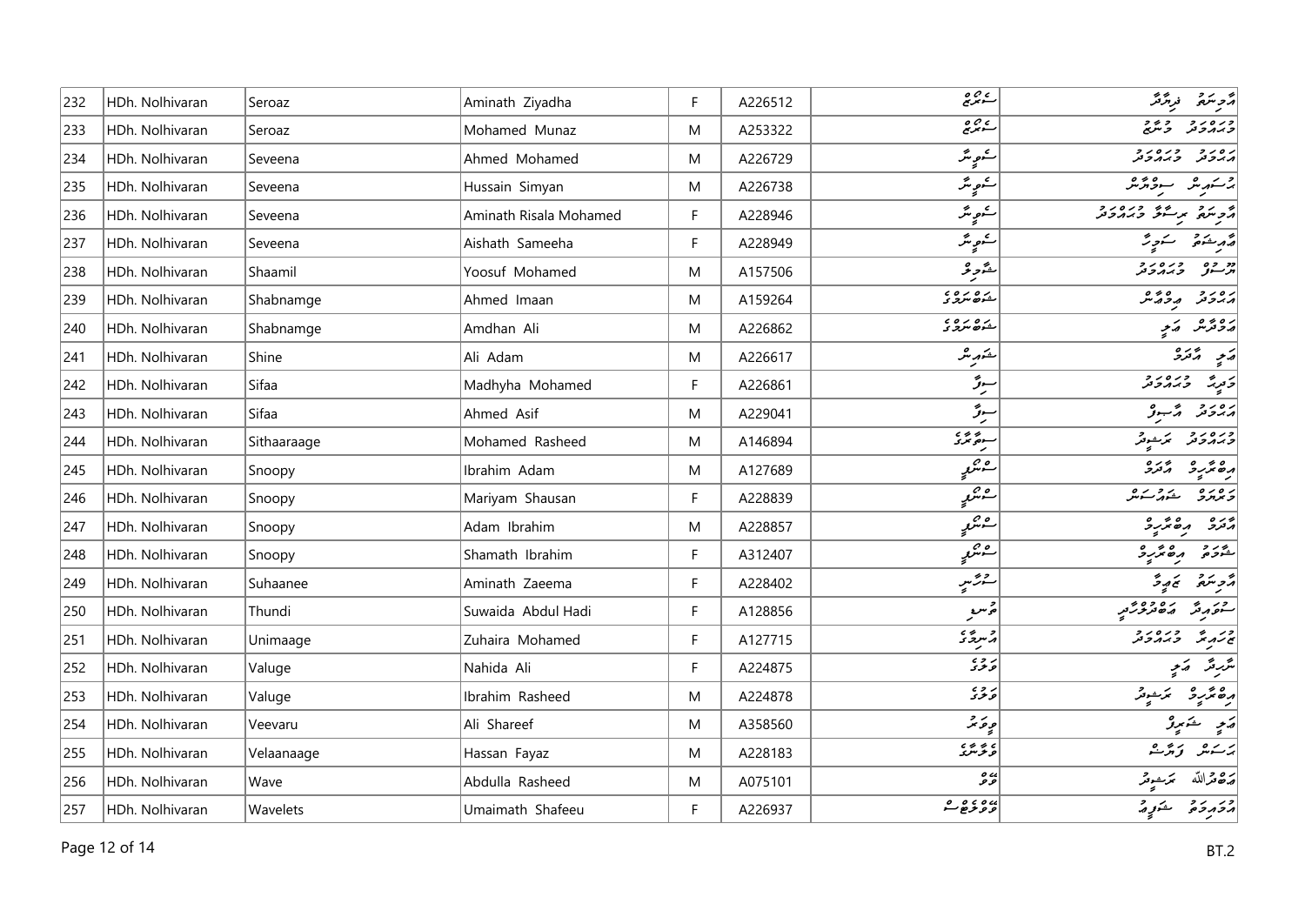| 258           | HDh. Nolhivaran | l White Rose   | Ahmed Waheed Adam       | M | A224120 | در ۱۵۵ ه                    | ره ر د په د و په ره<br>  پر بر تر پر تر پر تر تر |
|---------------|-----------------|----------------|-------------------------|---|---------|-----------------------------|--------------------------------------------------|
| $ 259\rangle$ | HDh. Nolhivaran | Zamaan         | Mariyam Nishama         |   | A146898 | ئەۋىتر                      | د ۱۵ د صريح و                                    |
| 260           | HDh. Nolhivaran | Zameen         | Aishath Zameera         |   | A123611 | ئج حر مگر                   | لەر ئىسكە ئى ئەر                                 |
| 261           | HDh. Nolhivaran | Zameen         | Fathmath Seeniya        |   | A228481 | يتجاوبتر                    | ا تۇ بو ئەھ<br>سىدىنى <i>گە</i>                  |
| 262           | HDh. Nolhivaran | Zuriyaanumaage | Mohamed Ali             | M | A086427 | 6424<br>  بع بحرام معربی ی  | وره دو کرم                                       |
| 263           | HDh. Nolhivaran | Zuriyaanumaage | Aishath Rasheedha Ahmed |   | A225982 | 69992<br>  بع بحرام معربی ی | أوكار كمشترك والمراكب والمراكب والمراكب          |